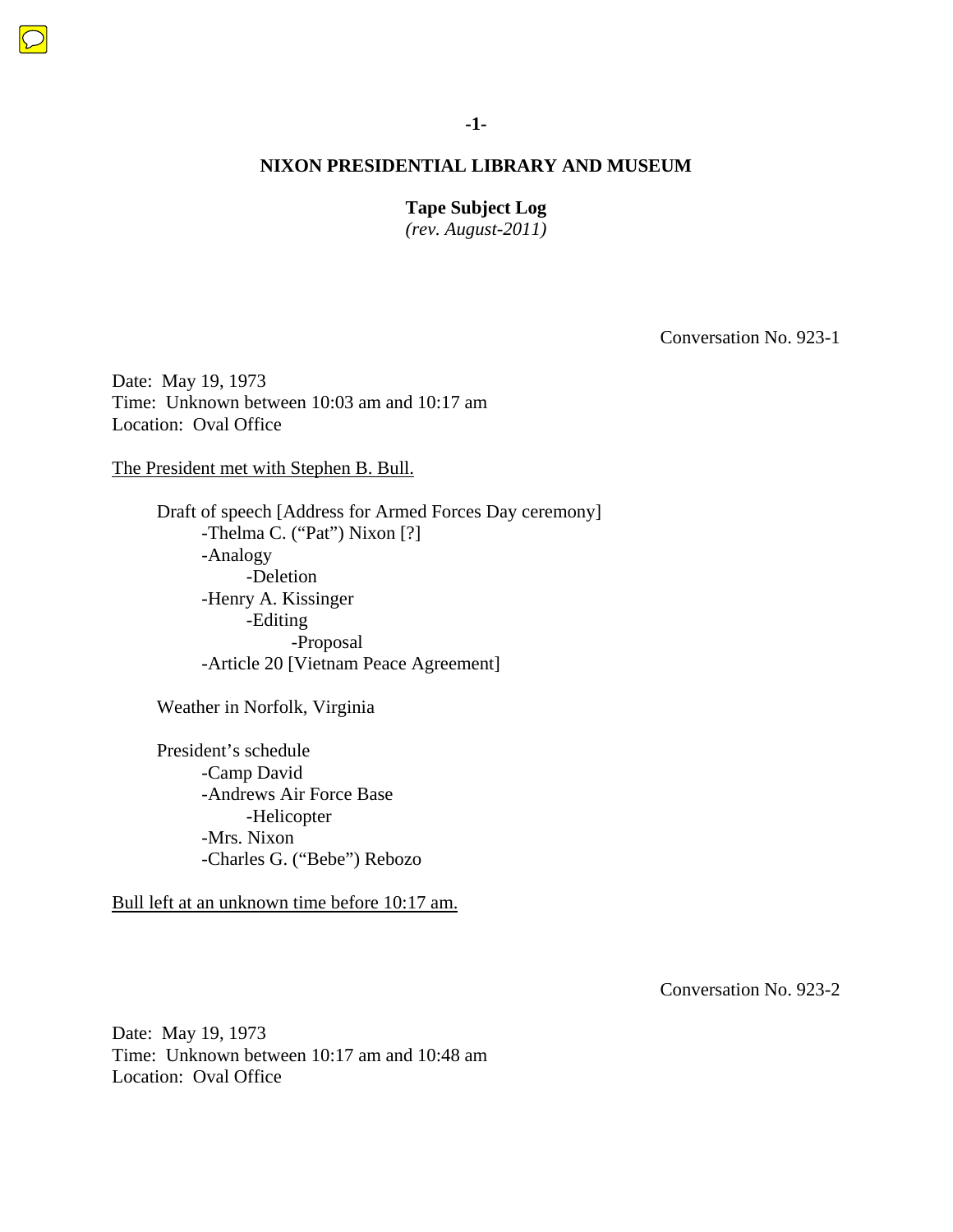# **-2-**

## **NIXON PRESIDENTIAL LIBRARY AND MUSEUM**

**Tape Subject Log** 

*(rev. August-2011)* 

Conversation No. 923-2 (cont'd)

#### Alexander M. Haig, Jr. met with Alexander P. Butterfield.

President's schedule

#### The President entered and Butterfield left at 10:48 am.

Weather

Israel

 -Four year program -President's view -Delay -Concessions -Haig's view -Cut-off

Watergate

 -Special Prosecutor -Haig's conversation with Elliot L. Richardson -Archibald Cox -Compared to Robert F. ("Bobby") Kennedy and Nicholas deB. Katzenbach -Richard M. Helms -Forthcoming conversation with Haig -Lt. Gen. Vernon A. Walters -Huston Plan -Release of documents -[William] Stuart Symington -Ervin Committee hearings -Television [TV] -Democrats' reaction -Rhodesian chrome -Vietnam -Prisoners of War [POWs] -Federal Bureau of Investigation [FBI] Director -Joseph A. Califano, Jr.'s call to Haig -Lyndon B. Johnson and J. Edgar Hoover -Military background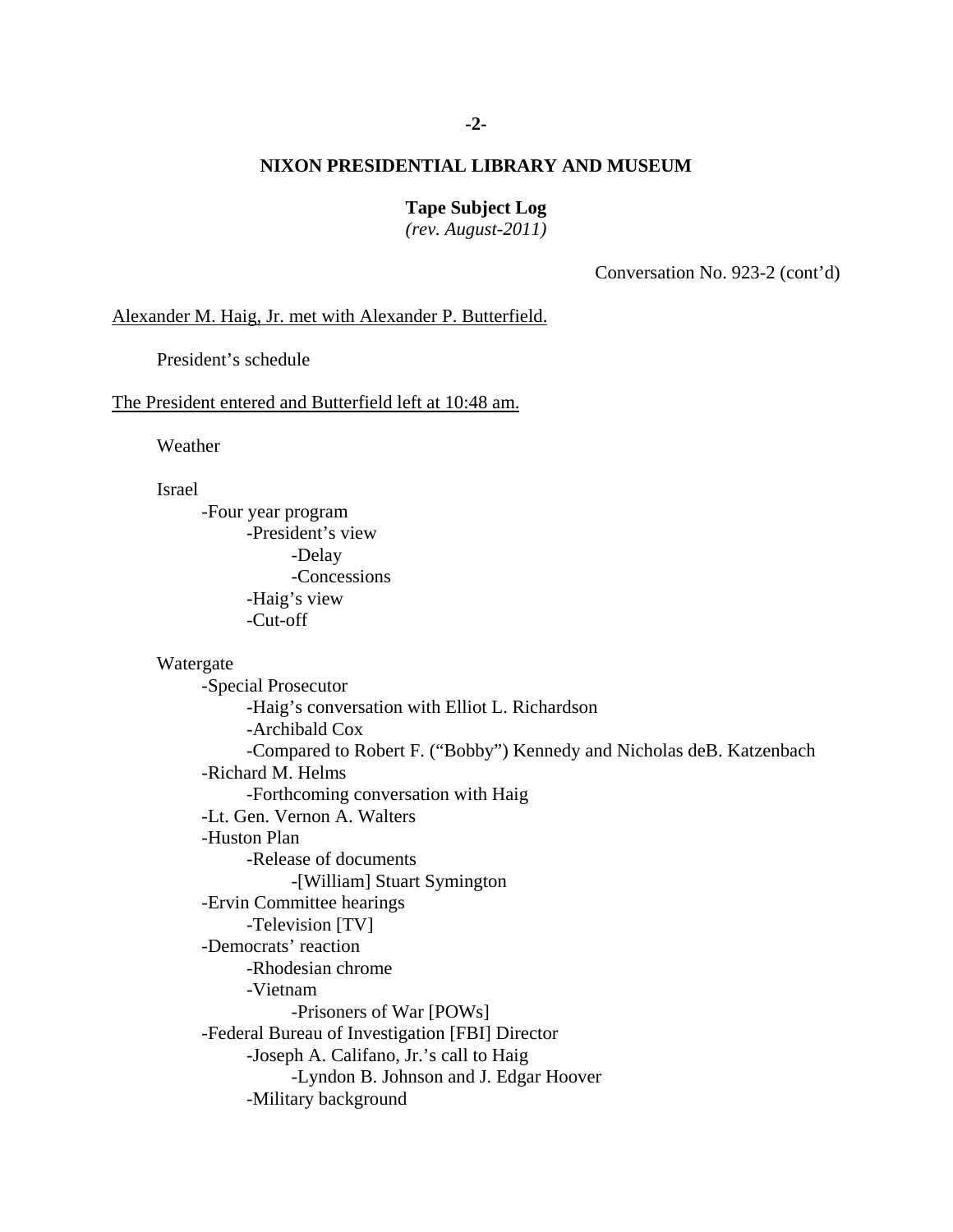## **Tape Subject Log**

*(rev. August-2011)* 

Conversation No. 923-2 (cont'd)

-Haig's conversation with Richardson -Walters -Memoranda of conversation [Memcons] -Compared with affidavit -[Richard G.] Stilwell [?] -Walters -Stilwell -Background -Selection process -Stilwell -Califano and [First name unknown] Lake [?]

#### Califano

-Telephone call to Haig -Johnson

#### Watergate

 -James R. Hoffa -White House response -Forthcoming White Paper -Ervin Committee hearings -Martha (Beall) Mitchell's possible statement -White House response -Forthcoming White Paper -President's possible meeting with Congressional leaders -Possible TV speech -Central Intelligence Agency [CIA] -Domestic intelligence -Wiretaps -Hoover -Clemency -Charles W. Colson -Funds for defendants -H. R. ("Bob") Haldeman -Informing President concerning \$350,000 -John D. Ehrlichman -Informing President concerning Herbert W. Kalmbach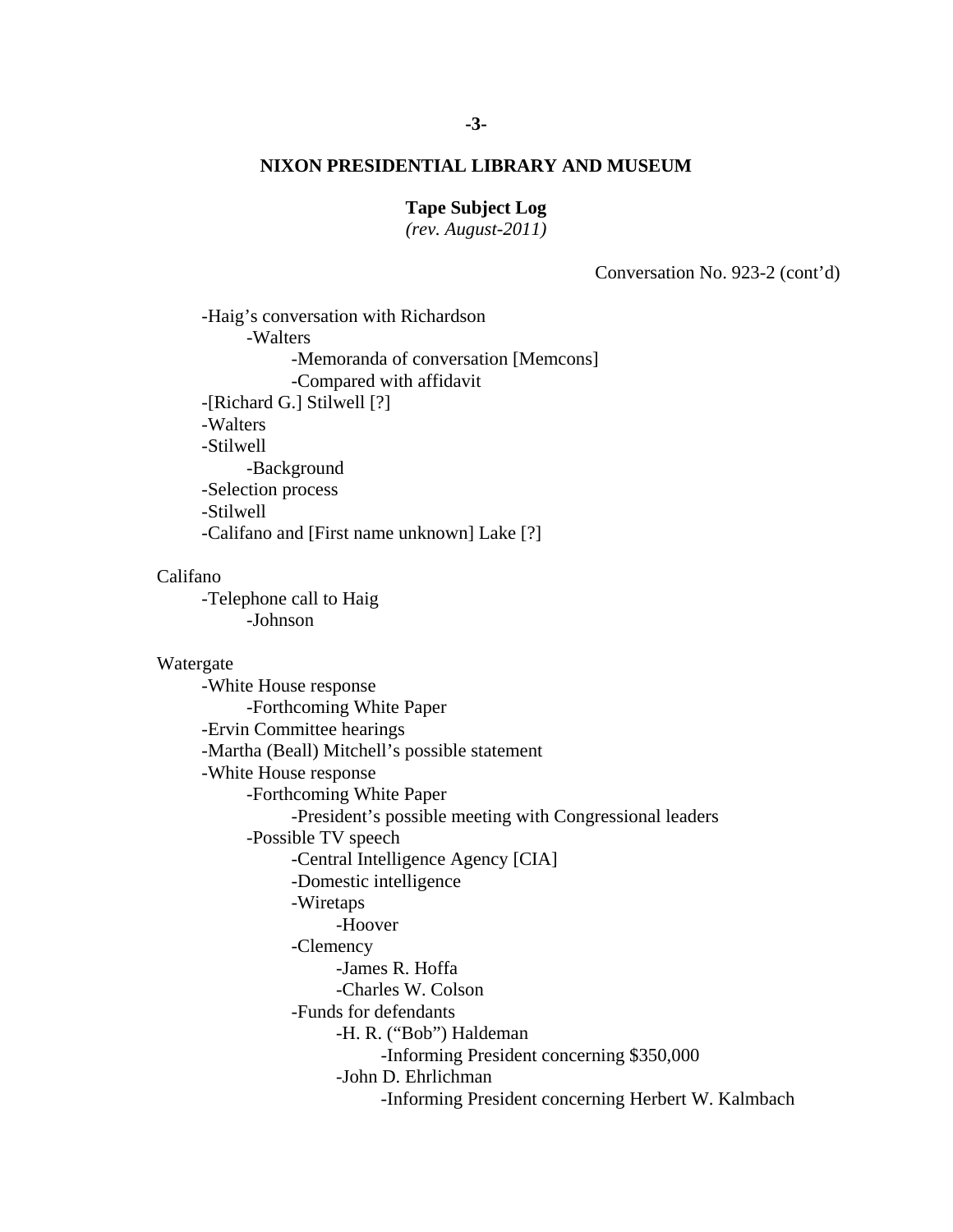**Tape Subject Log** 

*(rev. August-2011)* 

Conversation No. 923-2 (cont'd)

 -President's knowledge -E. Howard Hunt, Jr. and William O. Bittman -Forthcoming White Paper -White House staff opinion -Haig, Ronald L. Ziegler and Bryce N. Harlow -Preparation -President' schedule -Possible meeting with Congressional leaders -CIA -Involvement -John J. ("Jack") Caulfield -Bay of Pigs -Richard M. Helms's conversation with President -Helms -Forthcoming testimony before Foreign Relations Committee -Walters's role in CIA -Martha (Beall) Mitchell -Effect on John N. Mitchell -Mitchell -John W. Dean, III -White House staff activities -Haldeman and Ehrlichman -Colson -Involvement -Ehrlichman -Kalmbach -Impeachment -Possible White House response -Effect -Congressional interest -Symington -Senate Armed Services Committee -Bella S. Abzug -John C. Stennis -Conversation with J. Fred Buzhardt, Jr., May 18 -Wiretaps -Edward Brooke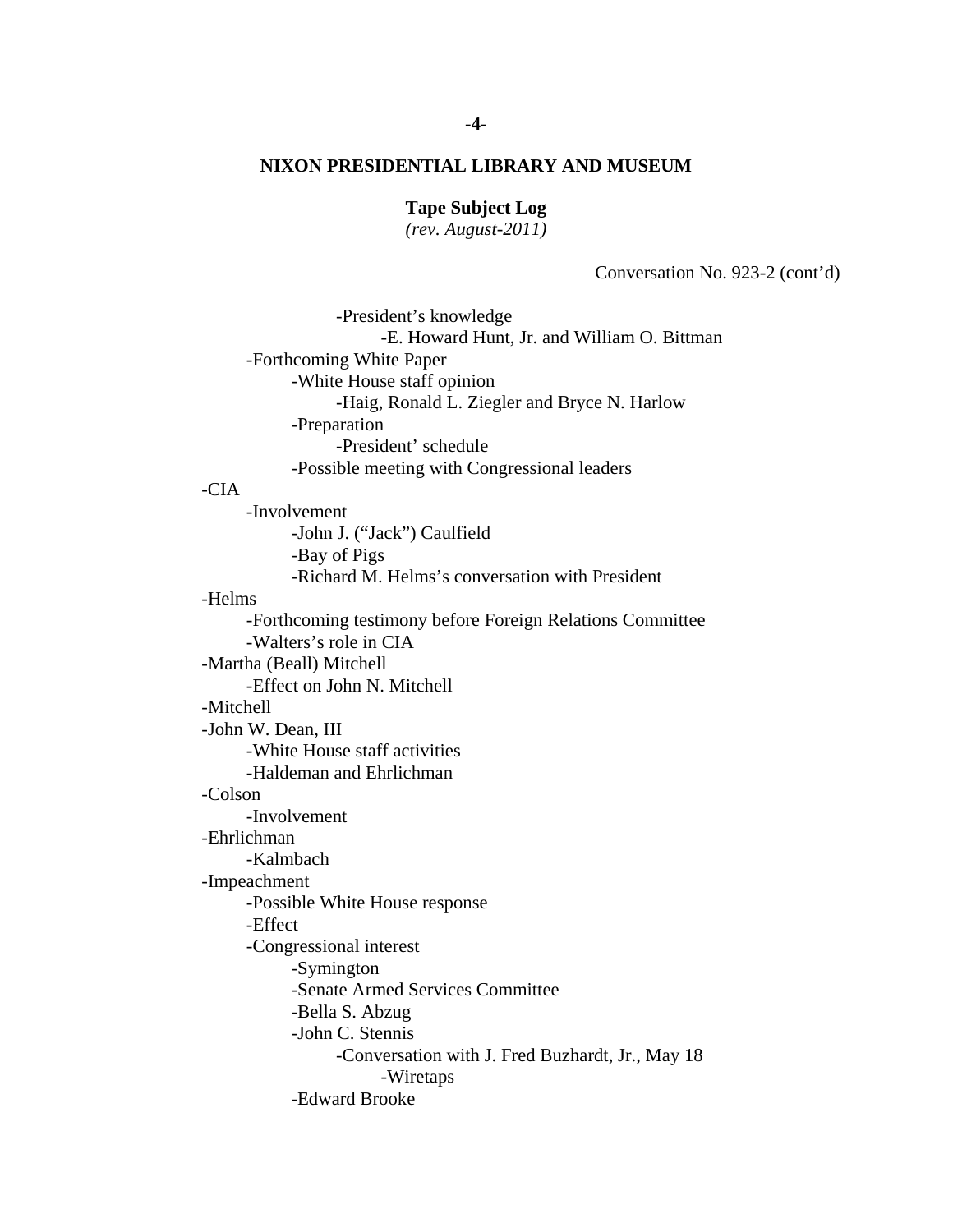## **Tape Subject Log**

*(rev. August-2011)* 

Conversation No. 923-2 (cont'd)

 -Compared with Charles Percy -Helms -Conversation with Haig -President's opinion of Helms -Testimony before Senate Foreign Relations Committee -CIA -Loan of equipment to Hunt -White House response -Possible televised speech by President -Forthcoming White Paper -Briefing -Haig -Ziegler -Buzhardt -Impeachment -Process -Possible effect of vote -Relationship to other actions during present administration

Haig left at an unknown time before 10:48 am.

Conversation No. 923-3

Date: May 19, 1973 Time: 10:48 am - 10:54 am Location: Oval Office

The President met with Rose Mary Woods.

 Watergate -Martha (Beall) Mitchell -Television [TV] appearance, May 18 -Comments regarding President -White House response -James W. McCord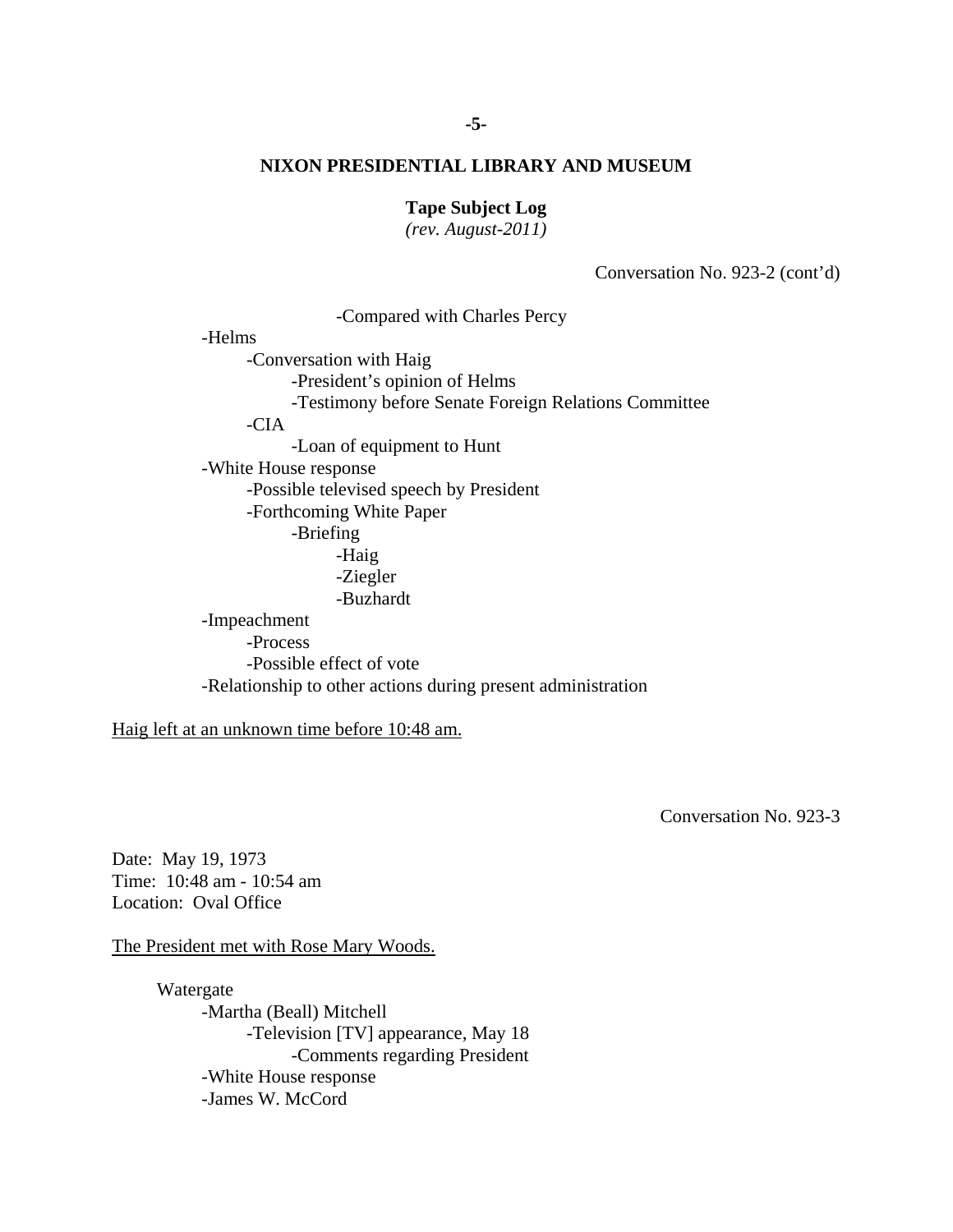# **Tape Subject Log**

*(rev. August-2011)* 

Conversation No. 923-3 (cont'd)

 -Testimony -Lie detector test -Martha (Beall) Mitchell -Woods's opinion -Physical appearance -White House response -Bryce N. Harlow and Gerald R. Ford -McCord -Federal Bureau of Investigation [FBI] -Departure -Alcoholism -John N. Mitchell -Effect of Martha (Beall) Mitchell -Alleged conversation with Helen A. Thomas -White House response -President's possible resignation -Clayborn Gray's [?] telephone call to Woods -Duke Law School [1937] -Opinion of President President's schedule -Camp David Mitchell -Martha (Beall) Mitchell

 -Legal situation -Perjury -Indictment -Hearsay -Effect of televised Ervin Committee hearings -McCord's testimony -Hearsay -Mitchell -G[eorge] Gordon Liddy -Equipment -Cast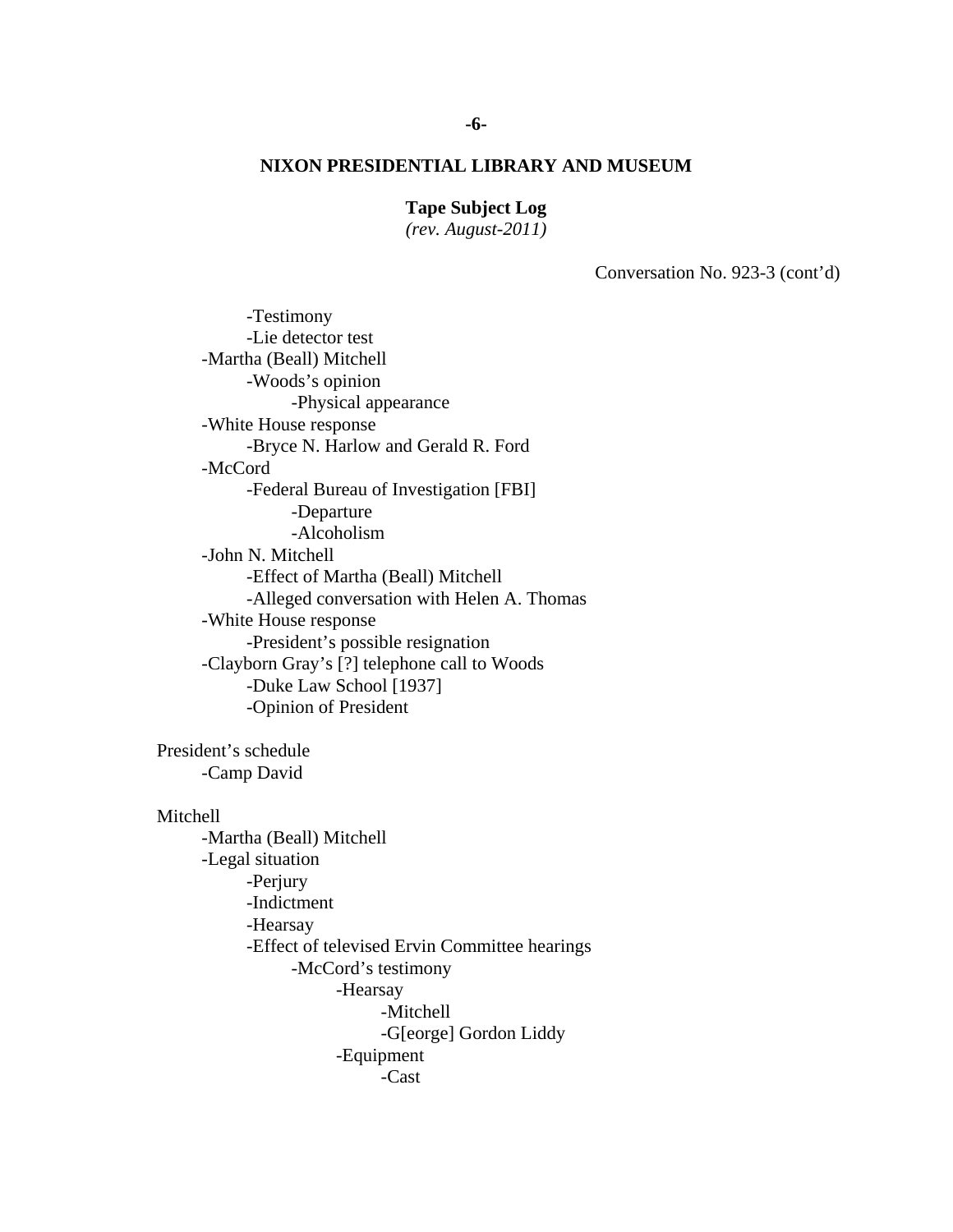# **Tape Subject Log**

*(rev. August-2011)* 

Conversation No. 923-3 (cont'd)

 Watergate -White House response -Mitchell -Alleged statement -McCord's testimony -Robert C. Mardian [?] -McCord -H. R. ("Bob") Haldeman and John D. Ehrlichman -Committee to Re-Elect President [CRP] -Role in government -Justice Department -Central Intelligence Agency [CIA] -John J. ("Jack") Caulfield -White House response -Harlow -Forthcoming White Paper -Republican leadership meeting

Woods left at 10:54 am.

Conversation No. 923-4

Date: May 19, 1973 Time: Unknown between 10:54 am and 11:02 am Location: Oval Office

The President met with an unknown person.

Ronald L. Ziegler's location

The unknown person left at an unknown time before 11:02 am.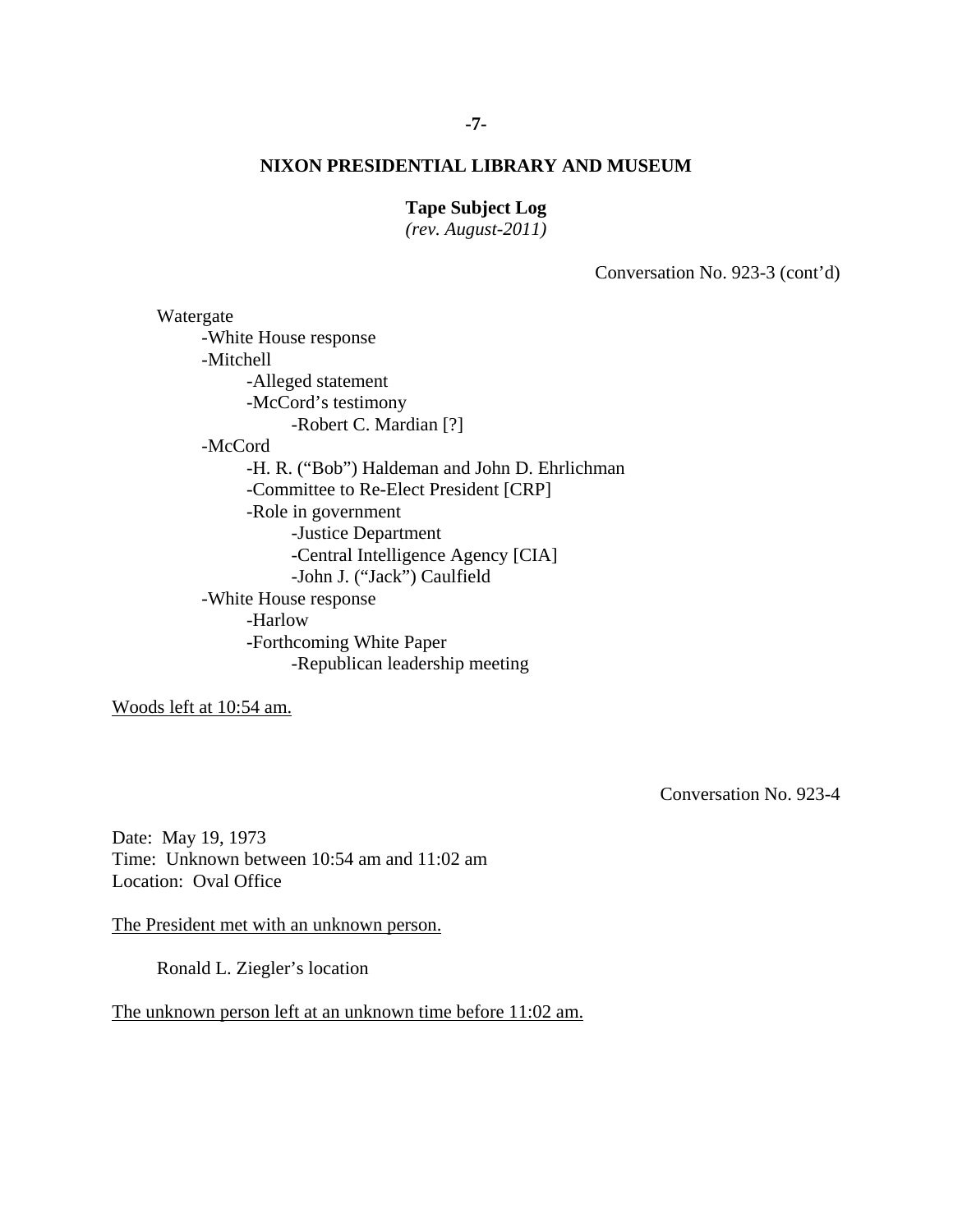# **Tape Subject Log**

*(rev. August-2011)* 

Conversation No. 923-5 (cont'd)

Conversation No. 923-5

Date: May 19, 1973 Time: Unknown between 11:02 am and 12:47 pm Location: Oval Office

The President met with Ronald L. Ziegler.

 Ziegler's schedule -Press briefing

President's forthcoming speech -Peace [?]

Ziegler's morale

 Watergate -White House response -Alexander M. Haig, Jr. -Forthcoming White Paper -Possible television [TV] speech -Wiretaps -Domestic intelligence -Egil ("Bud") Krogh, Jr. and plumbers -Central Intelligence Agency [CIA] -Clemency -Cover-up by President -Forthcoming White Paper -President's possible meeting with Congressional leaders -Possible TV speech -Lt. Gen. Vernon A. Walters's testimony -Previous speech regarding H. R. ("Bob") Haldeman and John D. Ehrlichman -Ervin Committee hearings -Charles W. Colson -Martha (Beall) Mitchell -Forthcoming White Paper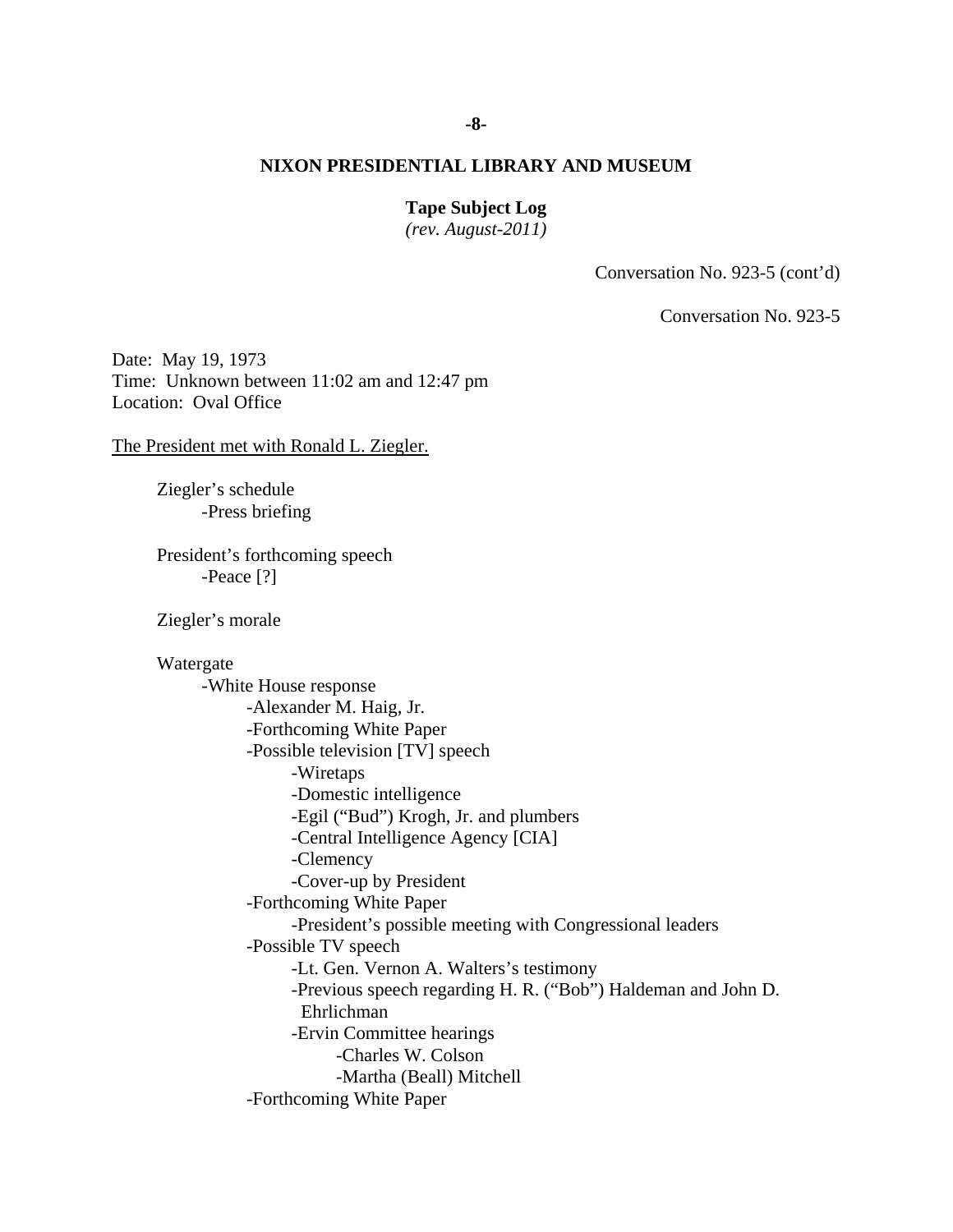# **Tape Subject Log**

*(rev. August-2011)* 

Conversation No. 923-5 (cont'd)

 -George H. W. Bush -Briefing -Haig -Ziegler -J. Fred Buzhardt, Jr. -Bryce N. Harlow -Patrick J. Buchanan and Raymond K. Price, Jr. -Conversations with Ziegler -Forthcoming White Paper -Preparation -Further revelations -Walters's memoranda -Ervin Committee hearings -Walters -Memoranda of conversation [Memcons] -Haldeman and Ehrlichman -John W. Dean, III -Possible release -Buzhardt's view -President's schedule -Newspapers -Robert U. ("Bob") Woodward -*New York Times* -White House response -Forthcoming White Paper -Executive privilege -White House staff members' notes of conversations with President -Haldeman, Ehrlichman and Colson -Dean -President's freedom of discussion -Clemency -Conversations with President -Haldeman -Ehrlichman -Colson -Dorothy Hunt -President's authorization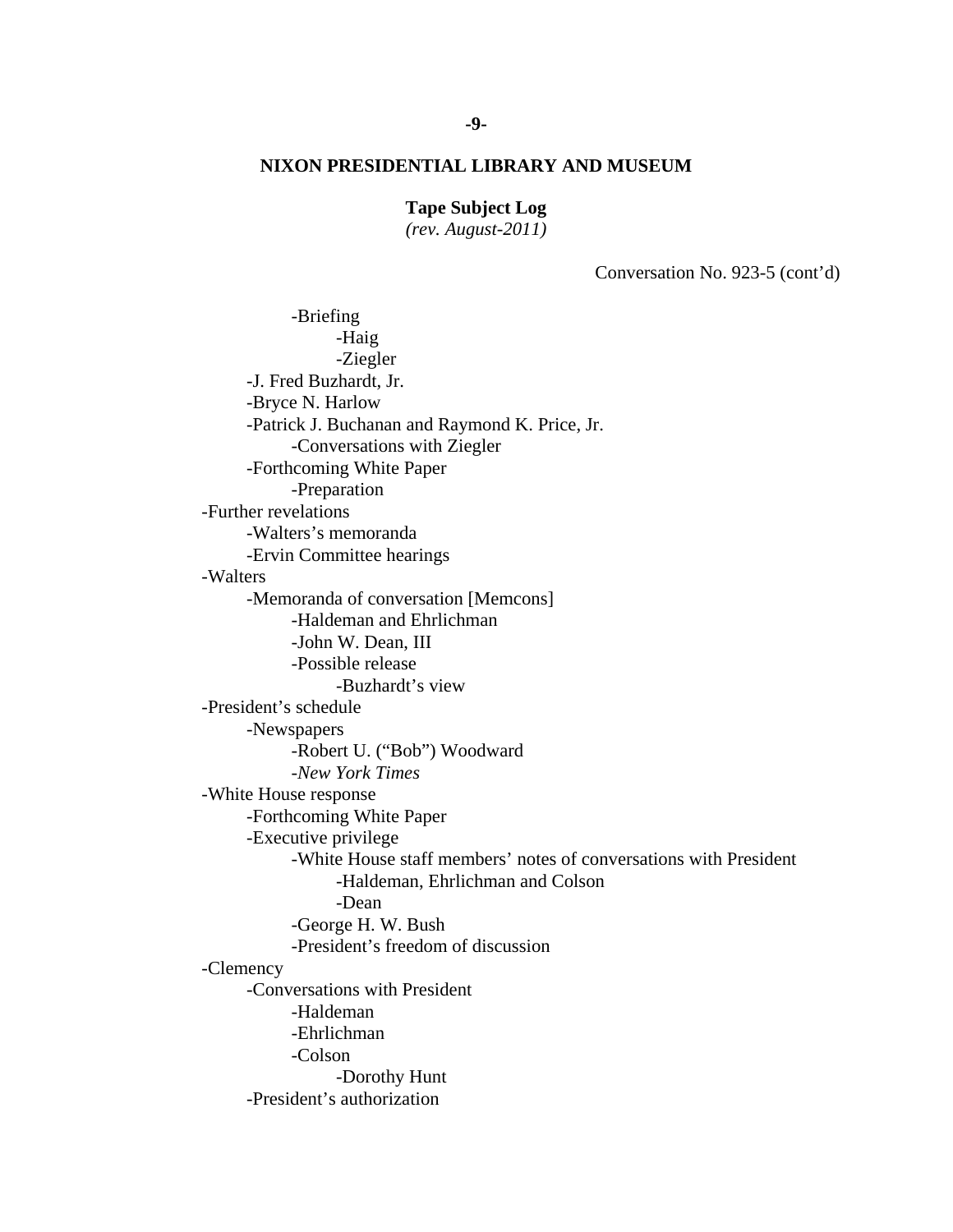# **-10-**

# **NIXON PRESIDENTIAL LIBRARY AND MUSEUM**

# **Tape Subject Log**

*(rev. August-2011)* 

Conversation No. 923-5 (cont'd)

 -Conversations with President -John J. ("Jack") Caulfield -John N. Mitchell -Dean -Dean -Allegations regarding Ehrlichman and President -White House response -National security -Relationship to Watergate break-in -Mitchell's role -Martha (Beall) Mitchell -Statement concerning President -White House response -Executive privilege -Walters's memcons -White House staff members' notes of conversations with President -Ziegler's conversation with Buzhardt, May 18 -Possible order by John J. Sirica -Notes of Haldeman and Ehrlichman -Colson -Notes -President's meeting with Haldeman and Ehrlichman -Haldeman and Ehrlichman -Clemency -President's discussions -Motive -E. Howard Hunt, Jr. -James W. McCord, Jr.'s testimony -Rose Mary Woods's opinion -TV coverage -Credibility -G[eorge] Gordon Liddy -Ervin Committee hearings -Impact on public -Purpose of attacks on President -White House response -President's previous TV speeches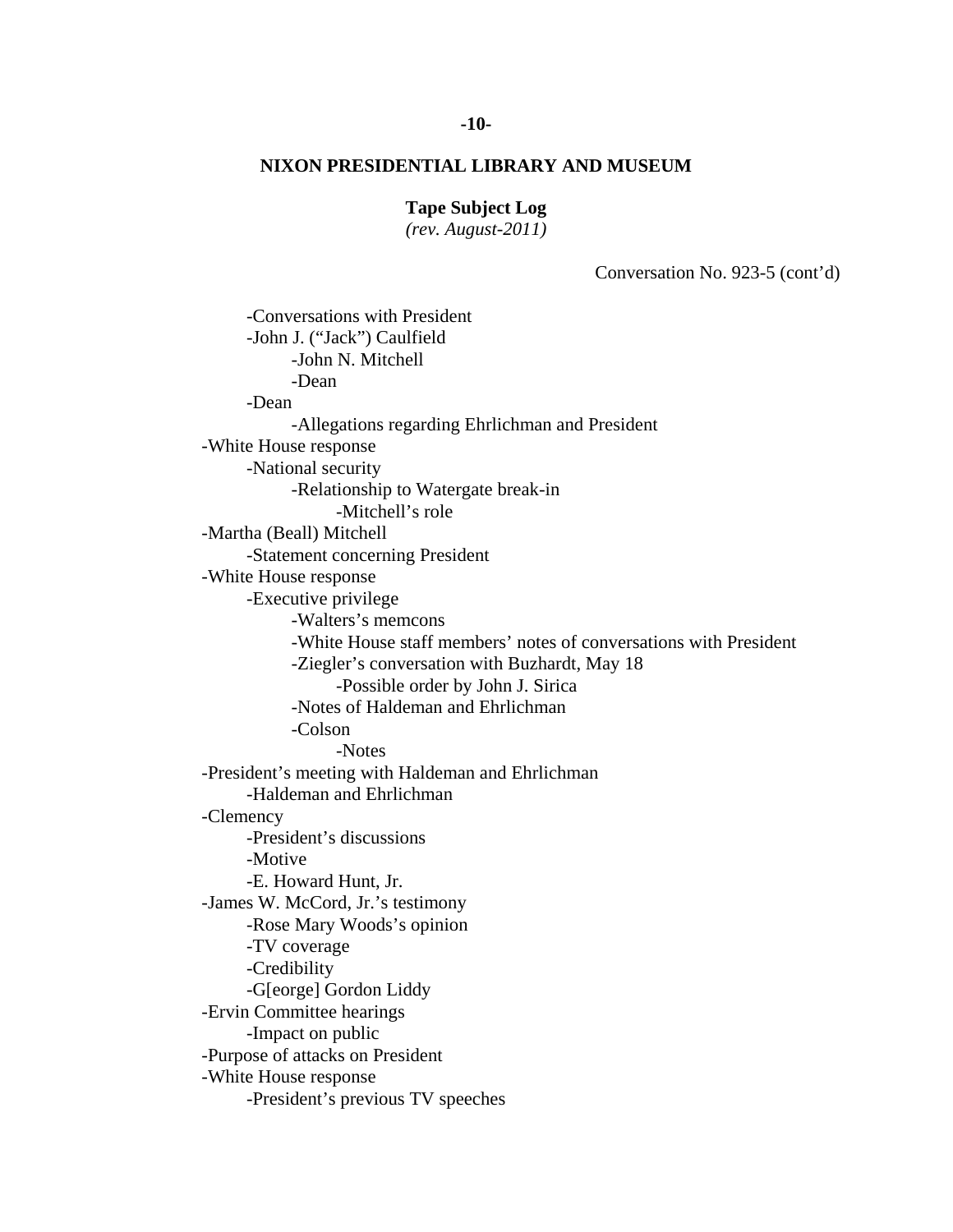**Tape Subject Log** 

*(rev. August-2011)* 

Conversation No. 923-5 (cont'd)

 -Harris poll -December 1972 bombing of North Vietnam -Congress -Press -Reaction of public -Compared to Dita D. Beard -White House response -Resignation and impeachment -Future allegations -Forthcoming White Paper -Possible effects -President's opponents -Support for President -White House response -Ziegler's press briefing, May 18 -President's possible resignation -R. Sargent Shriver -Joseph A. Califano, Jr.'s speech -President's election mandate -President's possible resignation -Harris poll -Courtney Sheldon's question to Ziegler -*New York Times* story -Peace issue -Impeachment -President's meeting with Haldeman -Congressional procedure -Bella S. Abzug -Buzhardt's theory -Effect of possible vote -Possible outcome of vote -White House response -Forthcoming White Paper -Possible effect -President's schedule -Haldeman, Ehrlichman, and Dean's roles in White House -Dean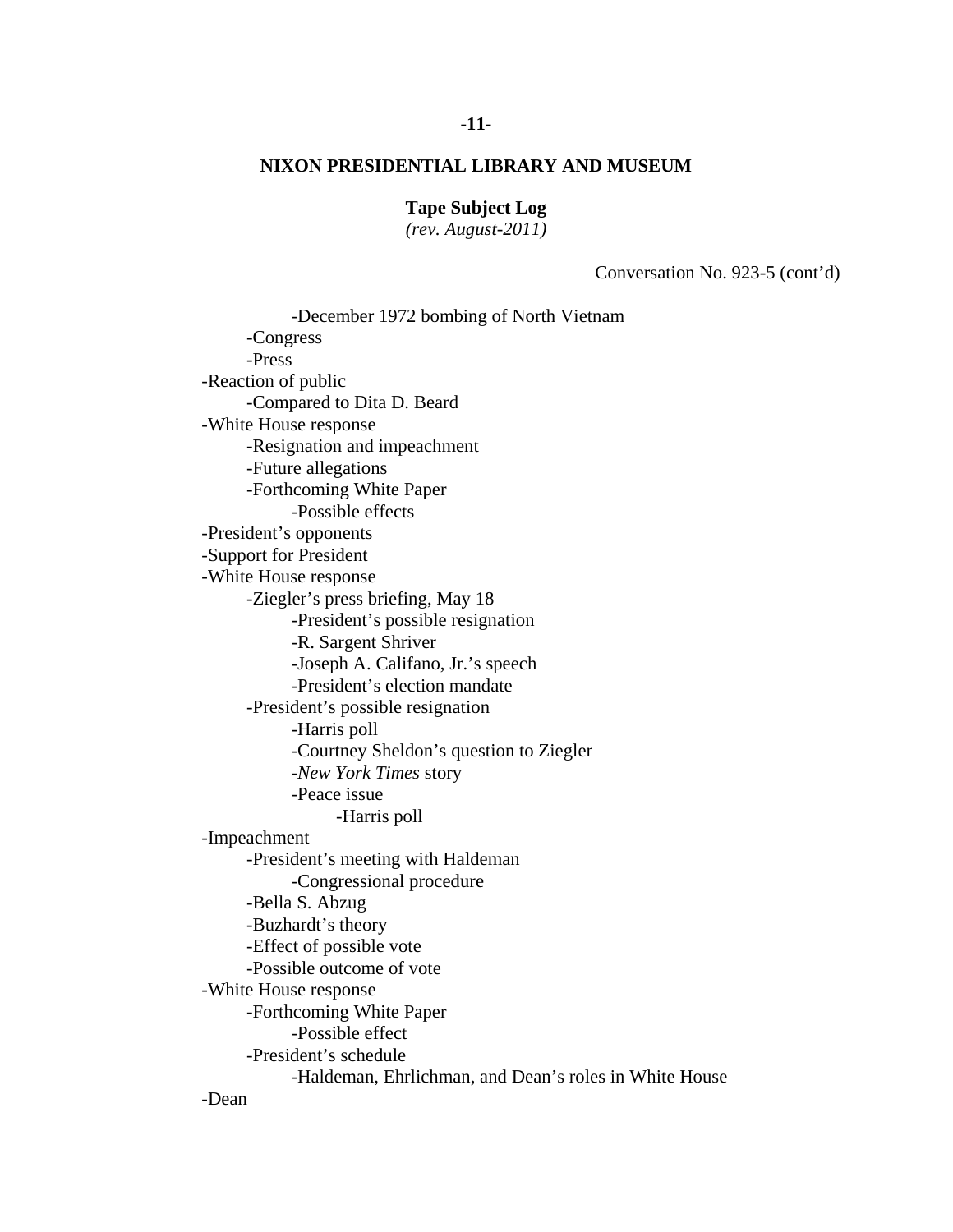#### **-12-**

# **NIXON PRESIDENTIAL LIBRARY AND MUSEUM**

#### **Tape Subject Log**

*(rev. August-2011)* 

Conversation No. 923-5 (cont'd)

-Allegations regarding August 19, 1972 meeting with President -Investigation

Lyndon B. Johnson comparison

White House staff operation

Watergate

-Unknown doctor's letter to Haig

-Justice Department's investigation

-Wiretaps

-Morton A. Halperin's conversation with Daniel Ellsberg -Forthcoming leak by White House

White House staff operation -Doctor's letter to Haig -Notification of President -Congress -Press and bureacracy -Cabinet meeting -Strategy -Tone -Momentum -John B. Connally -Cabinet meeting -Bryce N. Harlow -Ziegler's forthcoming conversation with Connally -Connally's schedule -Economic meeting -Quadriad

Stephen B. Bull entered at an unknown time after 11:02 am.

 President's schedule -Haig -Richard M. Helms -Haig's recommendation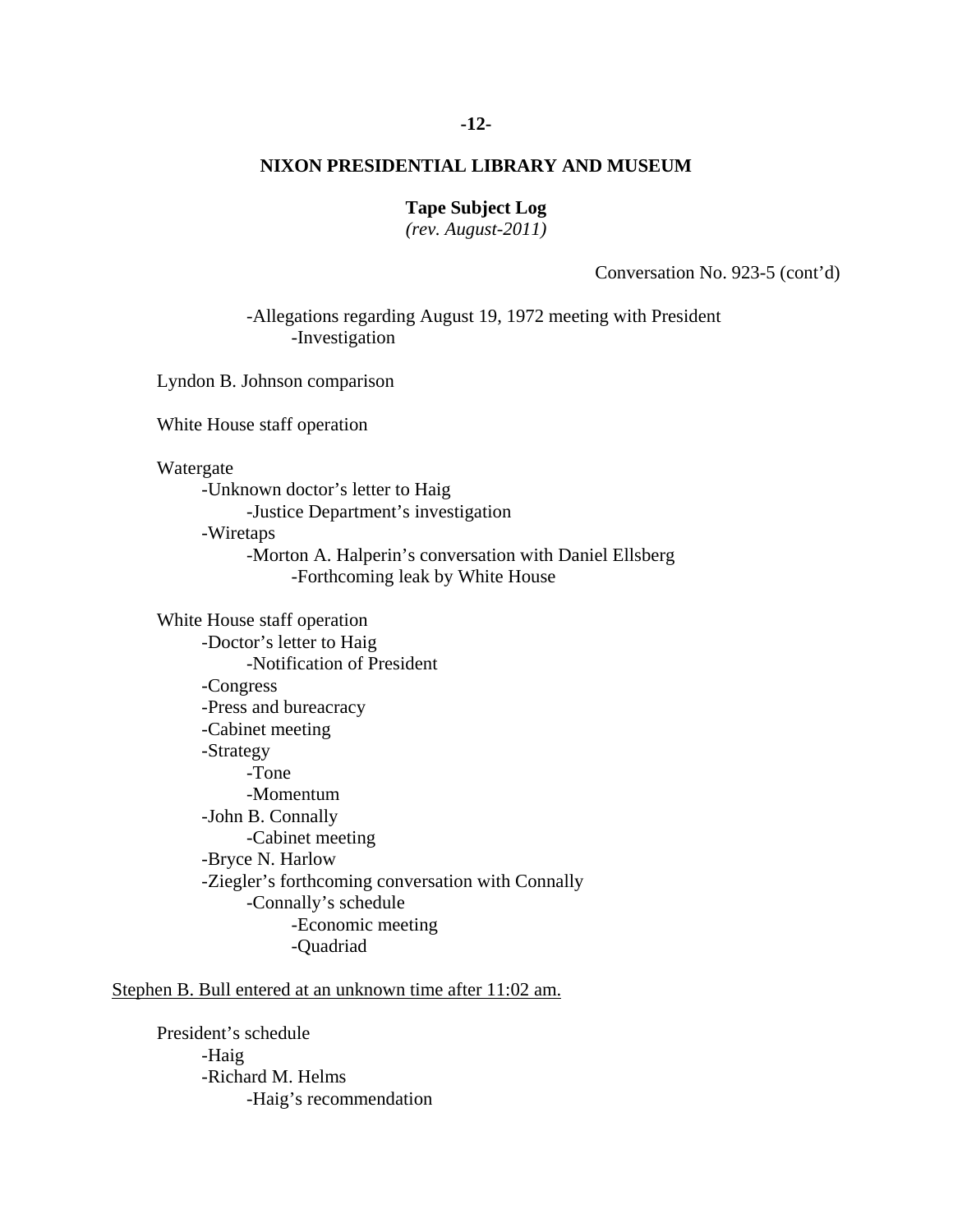#### **-13-**

# **NIXON PRESIDENTIAL LIBRARY AND MUSEUM**

#### **Tape Subject Log**

*(rev. August-2011)* 

Conversation No. 923-5 (cont'd)

Bull left at an unknown time before 11:48 am.

 Watergate -Special Prosecutor -Archibald Cox -"Kennedy man" -Elliot L. Richardson -Reaction -White House response -Morale

#### Haig entered and Ziegler left at 11:48 am.

Watergate

 -President's schedule -Helms

-Haig's recommendation

#### -Helms

 -Conversation with Haig -Helms's testimony before Senate Foreign Relations Committee -Equipment -National Security Council [NSC] meeting -Conversation with President concerning CIA involvement -Helms's possible resignation -Daniel P. ("Pat") Moynihan

### Moynihan

-Letter to Haig

#### Watergate

 -Haig's activities -Conversation with Helms -Huston Plan -Huston Plan -Possible release -Compared with Pentagon Papers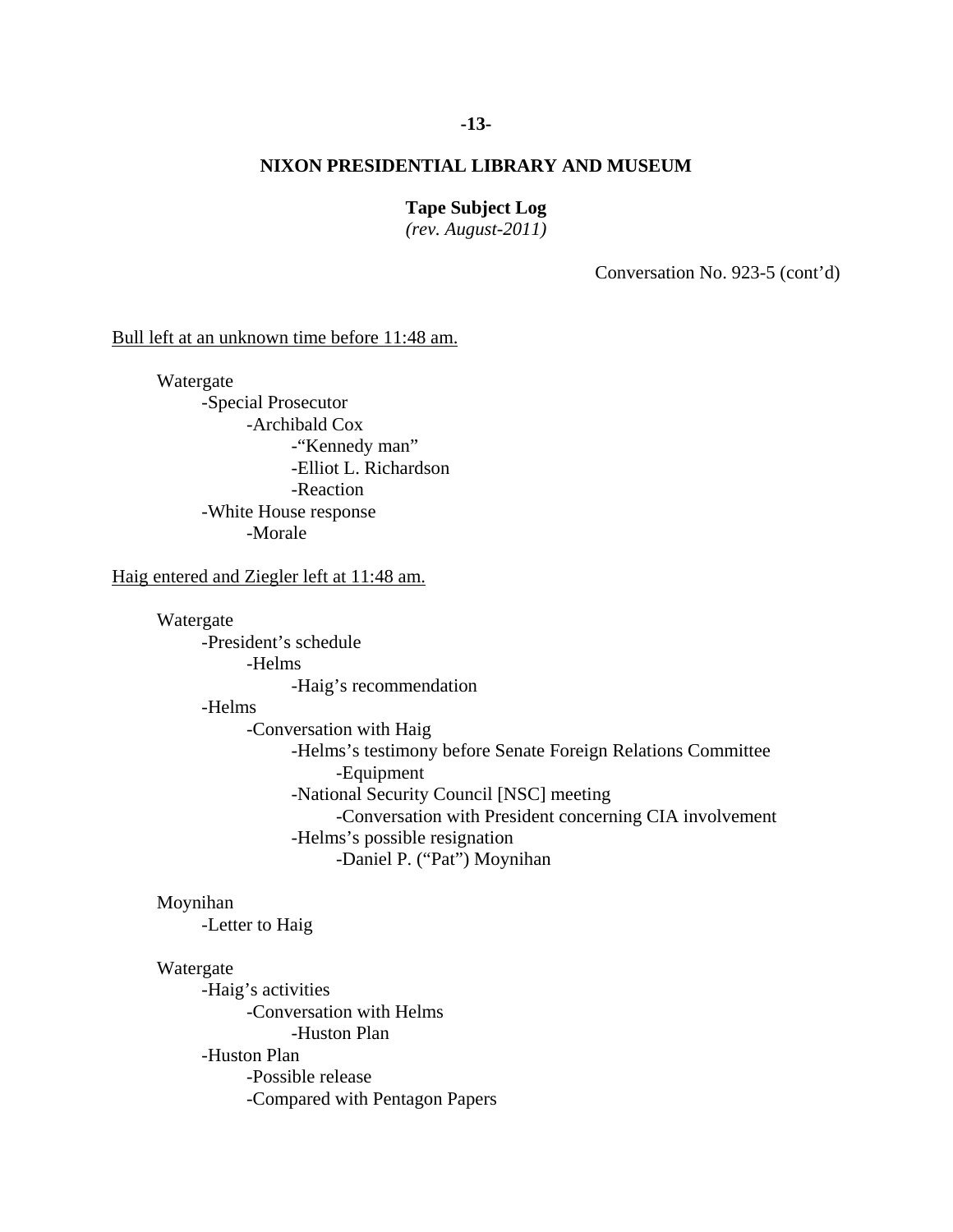#### **-14-**

#### **NIXON PRESIDENTIAL LIBRARY AND MUSEUM**

**Tape Subject Log** 

*(rev. August-2011)* 

Conversation No. 923-5 (cont'd)

\*\*\*\*\*\*\*\*\*\*\*\*\*\*\*\*\*\*\*\*\*\*\*\*\*\*\*\*\*\*\*\*\*\*\*\*\*\*\*\*\*\*\*\*\*\*\*\*\*\*\*\*\*\*\*\*\*\*\*\*\*\*\*\*\*

BEGIN WITHDRAWN ITEM NO. 1 [National security] [Duration: 5 s ]

#### INTELLIGENCE ACTIVITIES

# END WITHDRAWN ITEM NO. 1

\*\*\*\*\*\*\*\*\*\*\*\*\*\*\*\*\*\*\*\*\*\*\*\*\*\*\*\*\*\*\*\*\*\*\*\*\*\*\*\*\*\*\*\*\*\*\*\*\*\*\*\*\*\*\*\*\*\*\*\*\*\*\*\*\*

#### Watergate

 -Huston Plan -Possible release -Tom C. Huston's memorandums -Executive privilege -President's previous conversation with Ziegler -Buzhardt -Haldeman and Ehrlichman -Need for presidential confidentiality -Buzhardt's possible conversation with Leonard Garment -White House staff members' notes of conversations with President -Haldeman -Walters's memcons -President's conversations with Henry A. Kissinger

\*\*\*\*\*\*\*\*\*\*\*\*\*\*\*\*\*\*\*\*\*\*\*\*\*\*\*\*\*\*\*\*\*\*\*\*\*\*\*\*\*\*\*\*\*\*\*\*\*\*\*\*\*\*\*\*\*\*\*\*\*\*\*\*\*

BEGIN WITHDRAWN ITEM NO. 2 [National security]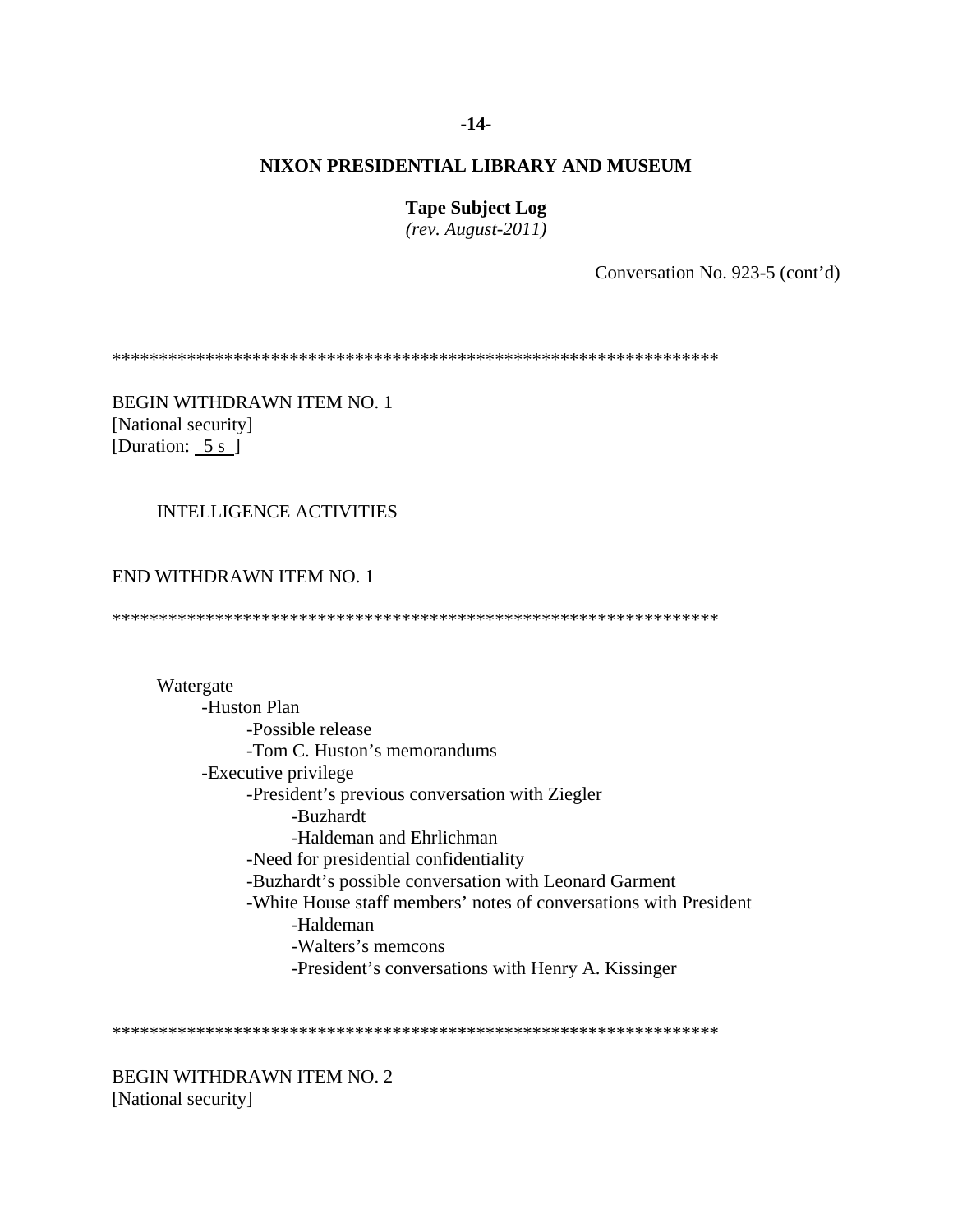# **-15-**

# **NIXON PRESIDENTIAL LIBRARY AND MUSEUM**

#### **Tape Subject Log**

*(rev. August-2011)* 

Conversation No. 923-5 (cont'd)

[Duration:  $51 s$ ]

**TACTICS** 

# END WITHDRAWN ITEM NO. 2

\*\*\*\*\*\*\*\*\*\*\*\*\*\*\*\*\*\*\*\*\*\*\*\*\*\*\*\*\*\*\*\*\*\*\*\*\*\*\*\*\*\*\*\*\*\*\*\*\*\*\*\*\*\*\*\*\*\*\*\*\*\*\*\*\*

Watergate

 -Executive privilege -White House staff members' notes of conversations with President -Criminal activities -CIA cover-up -Colson -Possible statement -Location of files -Leaks during India-Pakistan conflict -Instructions for Buzhardt -Colson -Haldeman and Ehrlichman

Haldeman

Mitchell

-Telephone call to Helen A. Thomas -Martha (Beall) Mitchell -White House activities

#### Watergate

-Dean -Possible immunity -Documents -Huston Plan -Forthcoming roles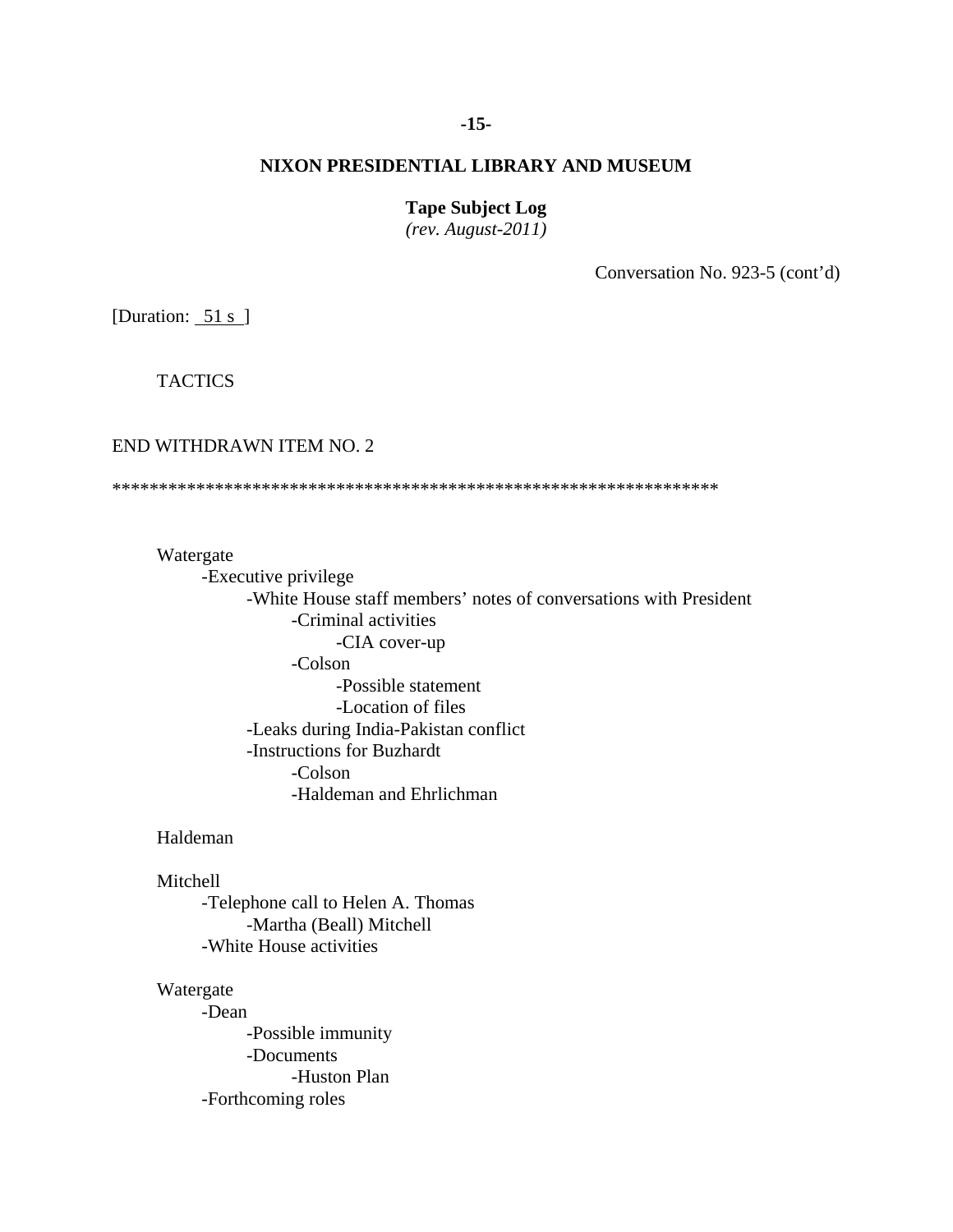# **Tape Subject Log**

*(rev. August-2011)* 

Conversation No. 923-5 (cont'd)

 -George P. Shultz -Louis W. Tordella -Haldeman, Ehrlichman and Colson -Dean -White House response -Congress, press and public -President's forthcoming speech at Norfolk, Virginia -Forthcoming speeches -Connally, Spiro T. Agnew, and Cabinet members -Content -President's schedule -Possible TV speech -San Clemente -Time spent away from Washington, DC -Key Biscayne -Richardson -Special Prosecutor -Forthcoming White Paper -Preparation -Huston Plan -Background -J. Edgar Hoover -Haldeman's memorandum to Huston -Termination -Documentation -William C. Sullivan -Hoover -Meetings with Mitchell and Clyde A. Tolson -Mitchell's possible meeting with President -Huston's telephone calls to rescind report implementation -Copies of memorandum -Sullivan -Huston's possible conversation with Haldeman -Implementation -Robert C. Mardian -Domestic intelligence -Krogh and plumbers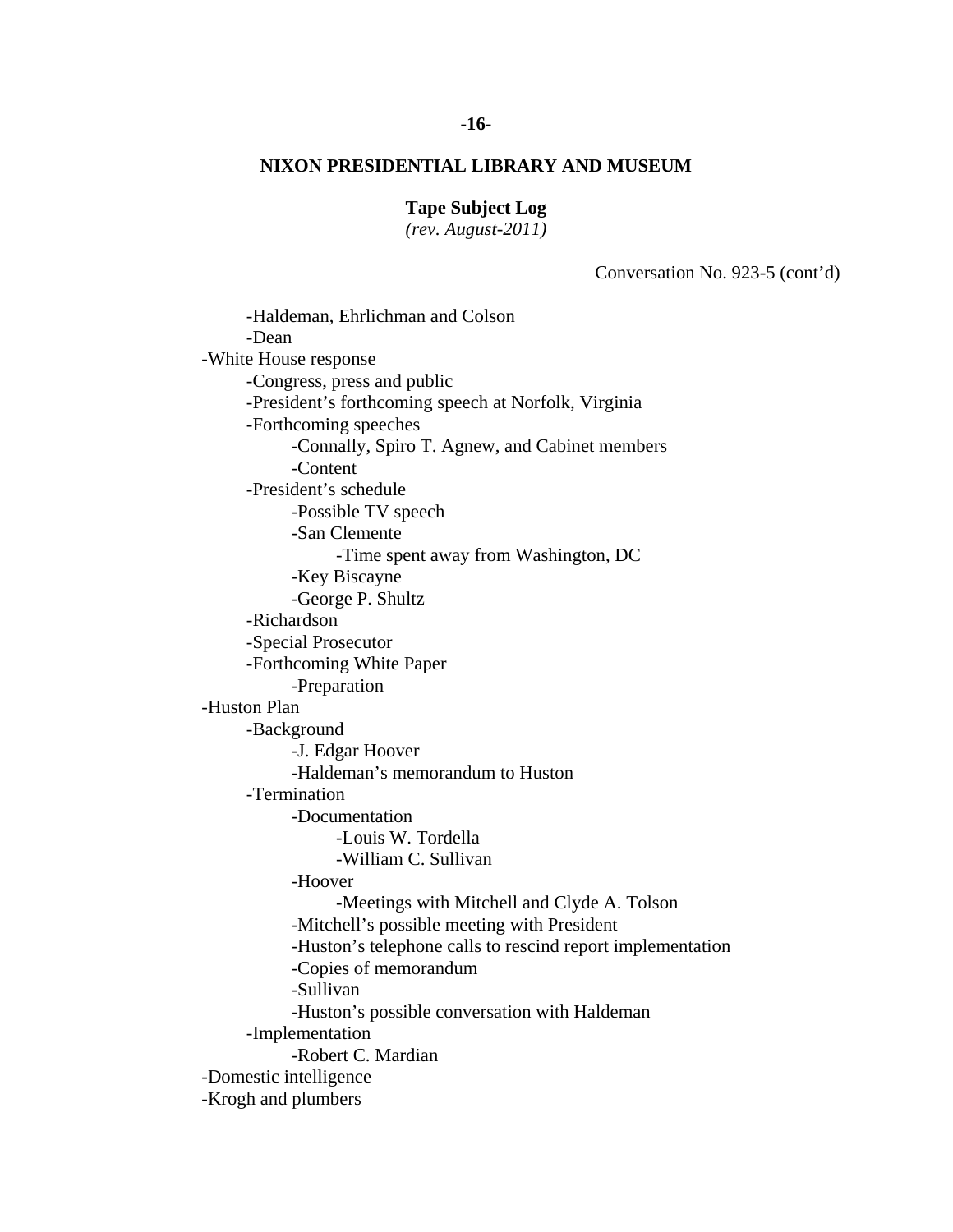# **-17-**

# **NIXON PRESIDENTIAL LIBRARY AND MUSEUM**

# **Tape Subject Log**

*(rev. August-2011)* 

Conversation No. 923-5 (cont'd)

-Ellsberg -Pentagon Papers -Hoover -President's order -Activities -Brookings Institution -Alleged possession of Pentagon Papers -Huston -1968 bombing halt study -Efforts to locate -Pentagon -Leslie Gelb, Morton K. Halpern -Activities -Burglary in Georgetown -Studies for President -Pentagon Papers -Break-in of Ellsberg's psychiatrist's office -Contrasted with break-in of President's doctor's office -Allegations concerning President -White House staff operation -White House response -Forthcoming White Paper -Distribution -President's possible TV speech -Escalation of charges -Timing -Ervin Committee witness schedule -Mitchell, Haldeman, Ehrlichman and Colson -Indictments -Walters's memcons -Release -Timing -[William] Stuart Symington and Henry M. ("Scoop") Jackson -Timing -John C. Stennis -President's forthcoming meeting with Congressional leaders -Haig's conversation with Helms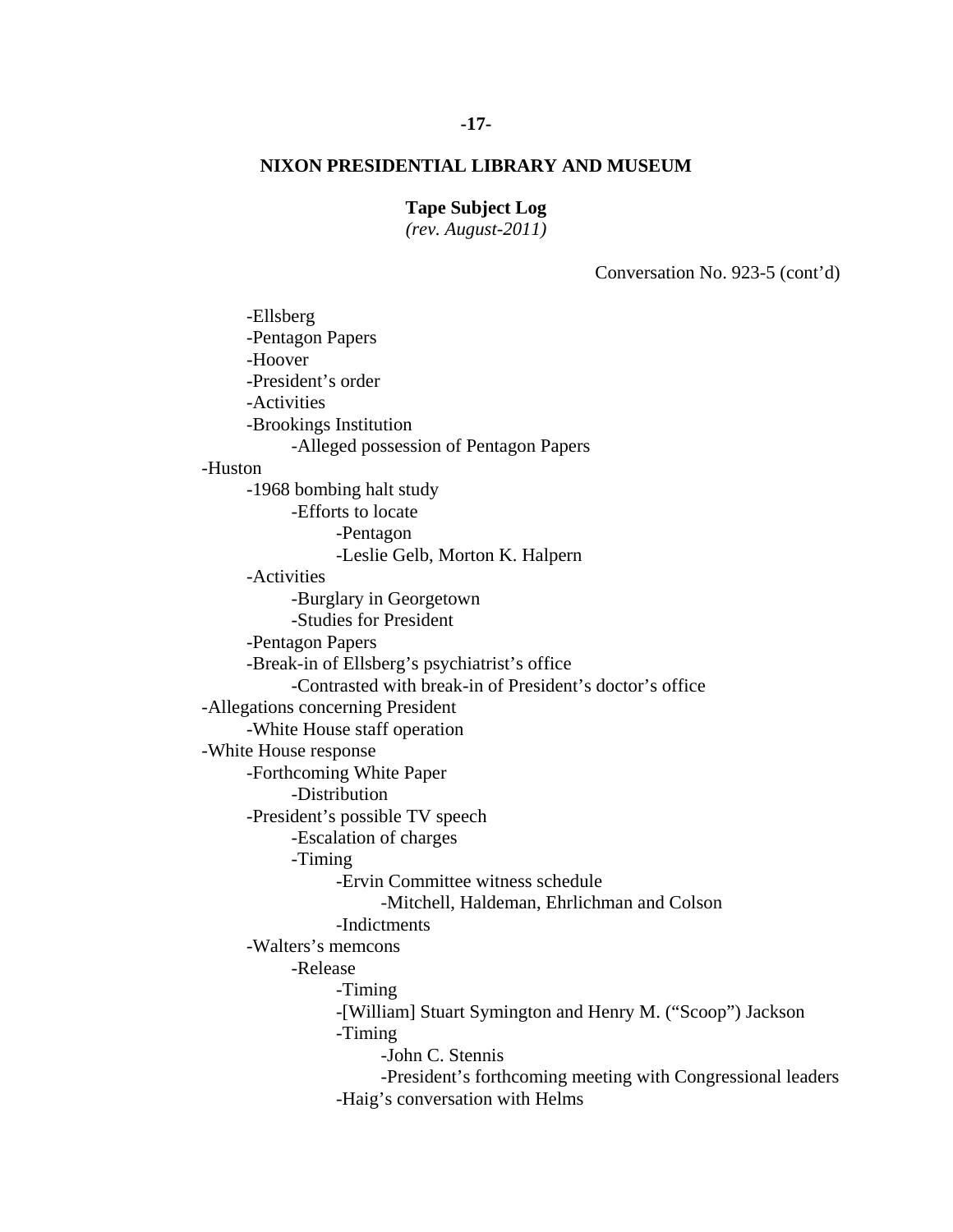## **Tape Subject Log**

*(rev. August-2011)* 

Conversation No. 923-5 (cont'd)

 -Buzhardt's conversation with Stennis -Forthcoming White Paper -Ehrlichman -Mitchell -White House staff involvement -Cubans -Plumbers -Mexican money -Recollections of Haldeman and Ehrlichman -Walters -Affidavit -Content -Compared with memcons -Memcons -Problem areas for President -White House response -Forthcoming White Paper -Walters's memcons -President's order to Ehrlichman and Haldeman to meet with Helms and **Walters**  -President's motive -President's call to L[ouis] Patrick Gray, III -Inclusion of Walters in meeting with Helms, Haldeman, and Ehrlichman -President's motive -President's telephone call to Gray -Explanation of problem areas for President -President's conversation with Gray -President's meeting with Gray -FBI investigation -Gray -Walters -Memcons -Possible testimony -Dean -Memcons -Possible allegations regarding President and cover-up -Dean's conversation with President, May 21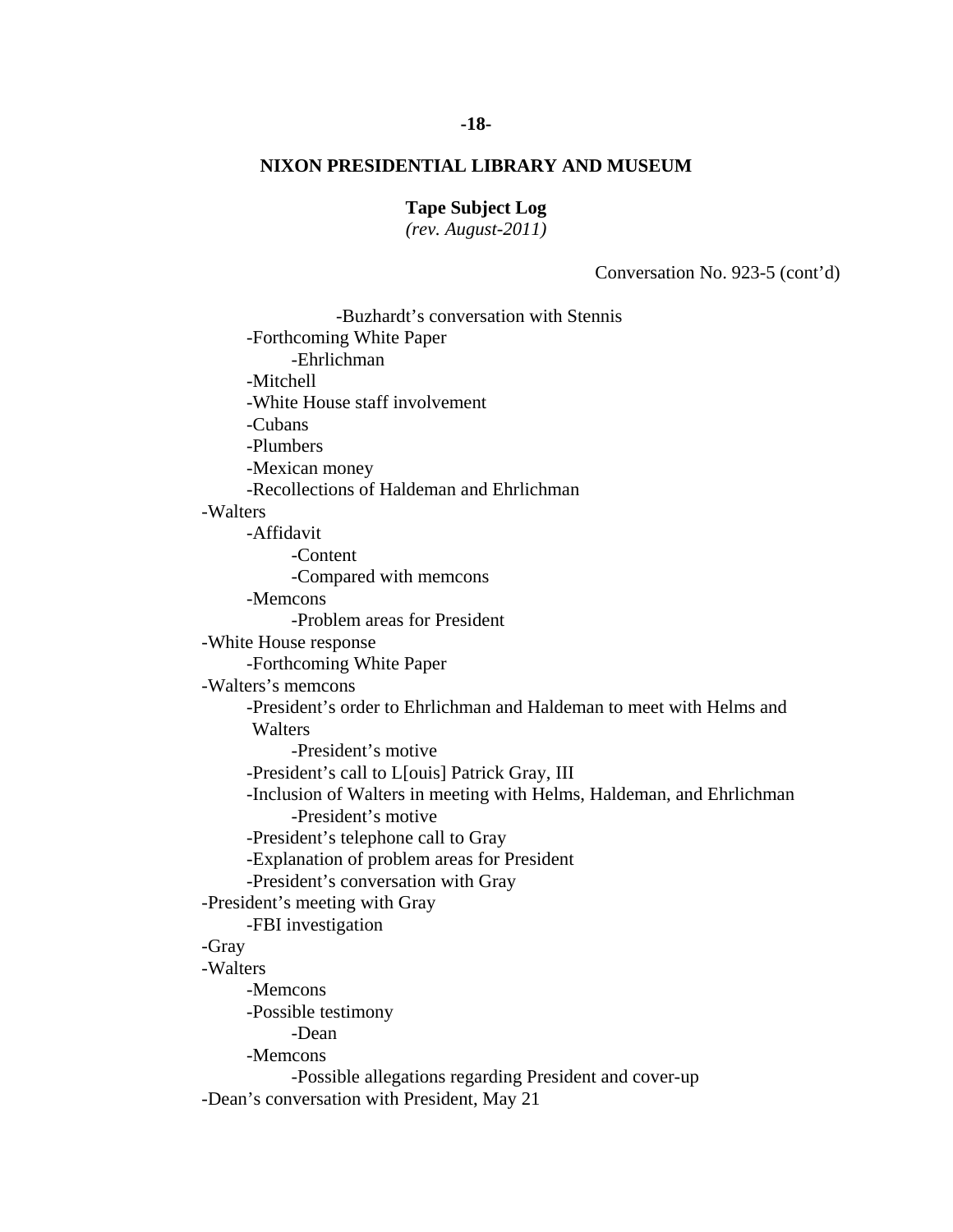# **-19-**

# **NIXON PRESIDENTIAL LIBRARY AND MUSEUM**

# **Tape Subject Log**

*(rev. August-2011)* 

Conversation No. 923-5 (cont'd)

 -White House response -Walters -Testimony before Armed Services Committee -Dean -Dean -Activities -Walters -Memcons -Gray's conversation with President -President's possible order to Walters -President's conversations with Henry E. Petersen -National security -Ehrlichman's concern -Plumbers -President's conversation with Petersen, 4/17 -Delivery of Ellsberg break-in material to court -Hunt -Ehrlichman's conversation with President -Request for President to call Petersen -Hunt -Ellsberg break-in -President's subsequent call to Petersen -Ehrlichman -Telephone call to Haig, May 17 -Ehrlichman's meeting with Walters, Haldeman, and Helms -National security -Petersen and plumbers -President's conversation with Petersen, 4/17 -Ellsberg break-in

President's schedule

Haig left at an unknown time before 12:47 pm.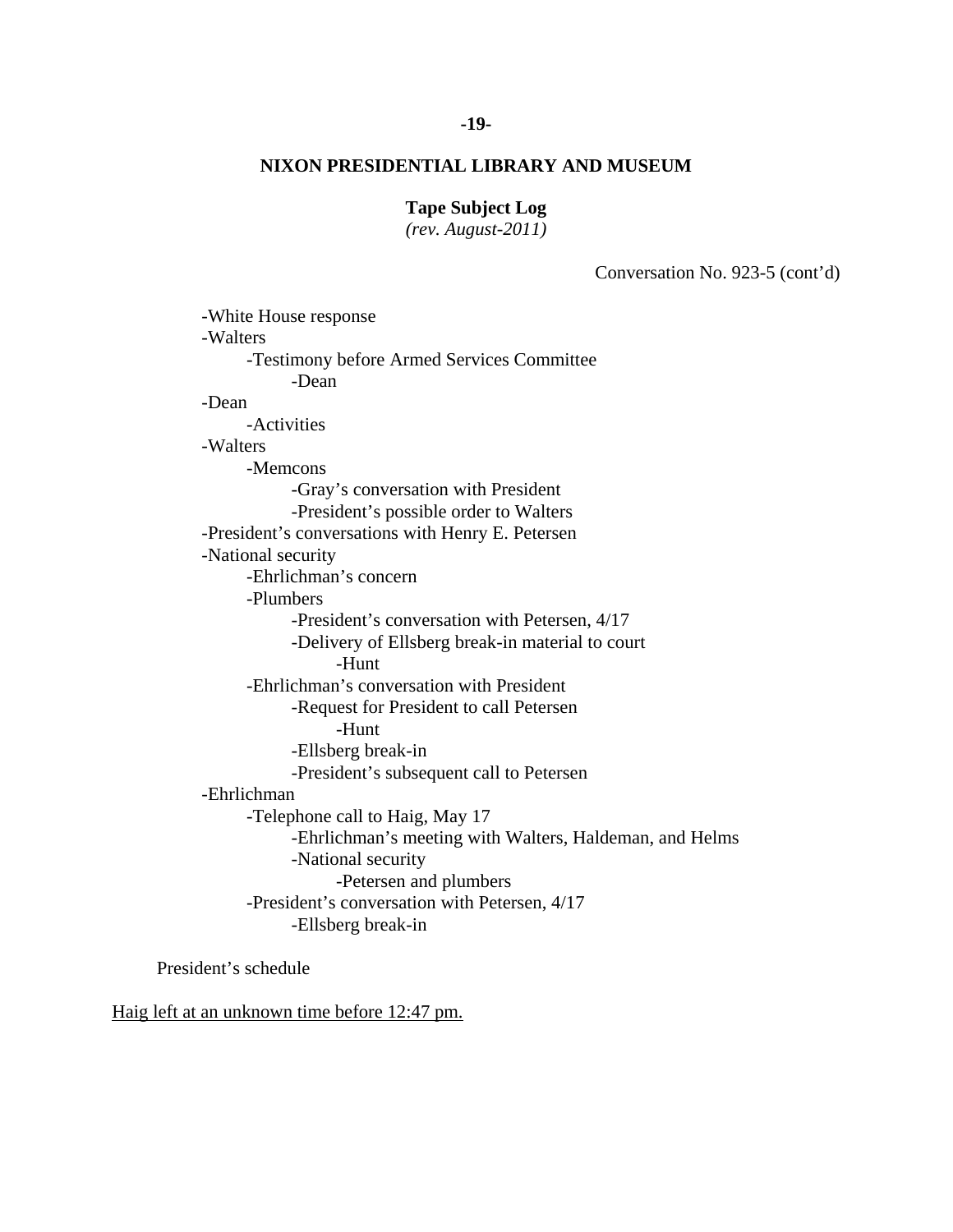#### **-20-**

#### **NIXON PRESIDENTIAL LIBRARY AND MUSEUM**

#### **Tape Subject Log**

*(rev. August-2011)* 

Conversation No. 923-6

Date: May 19, 1973 Time: Unknown between 11:48 am and 12:47 pm Location: Oval Office

Unknown men met.

President's schedule [?] -Instructions [?]

Greeting

The unknown men left at an unknown time before 12:47 pm.

Conversation No. 923-7

Date: May 19, 1973 Time: Unknown between 11:48 am and 12:47 pm Location: Oval Office

The President met with Stephen B. Bull.

 President's schedule -Briefcase -Thelma C. ("Pat") Nixon -Location -Alexander M. Haig, Jr. -Timing -Office -Departure

The President and Bull left at an unknown time before 12:47 pm.